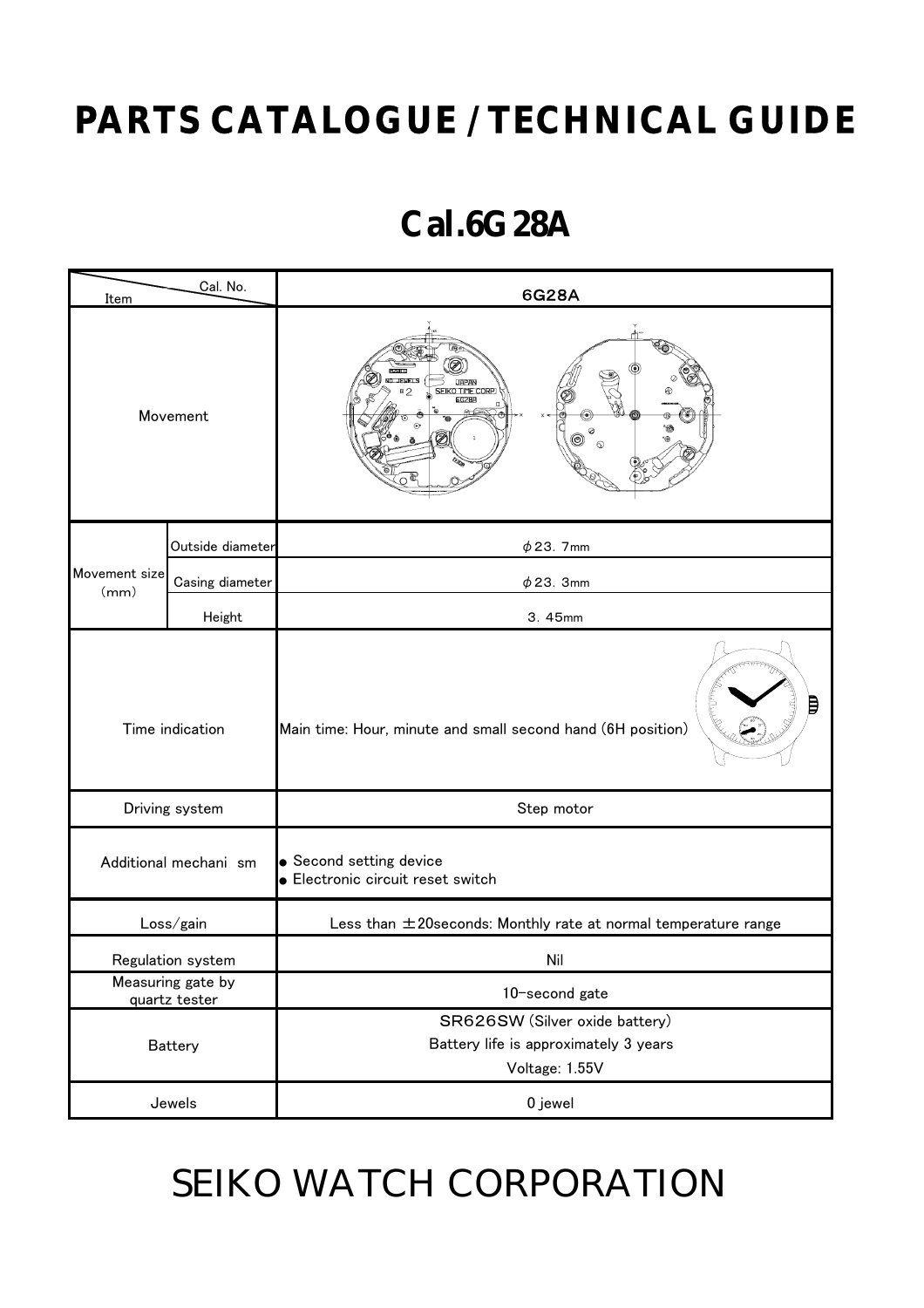#### **PARTS CATALOGUE**

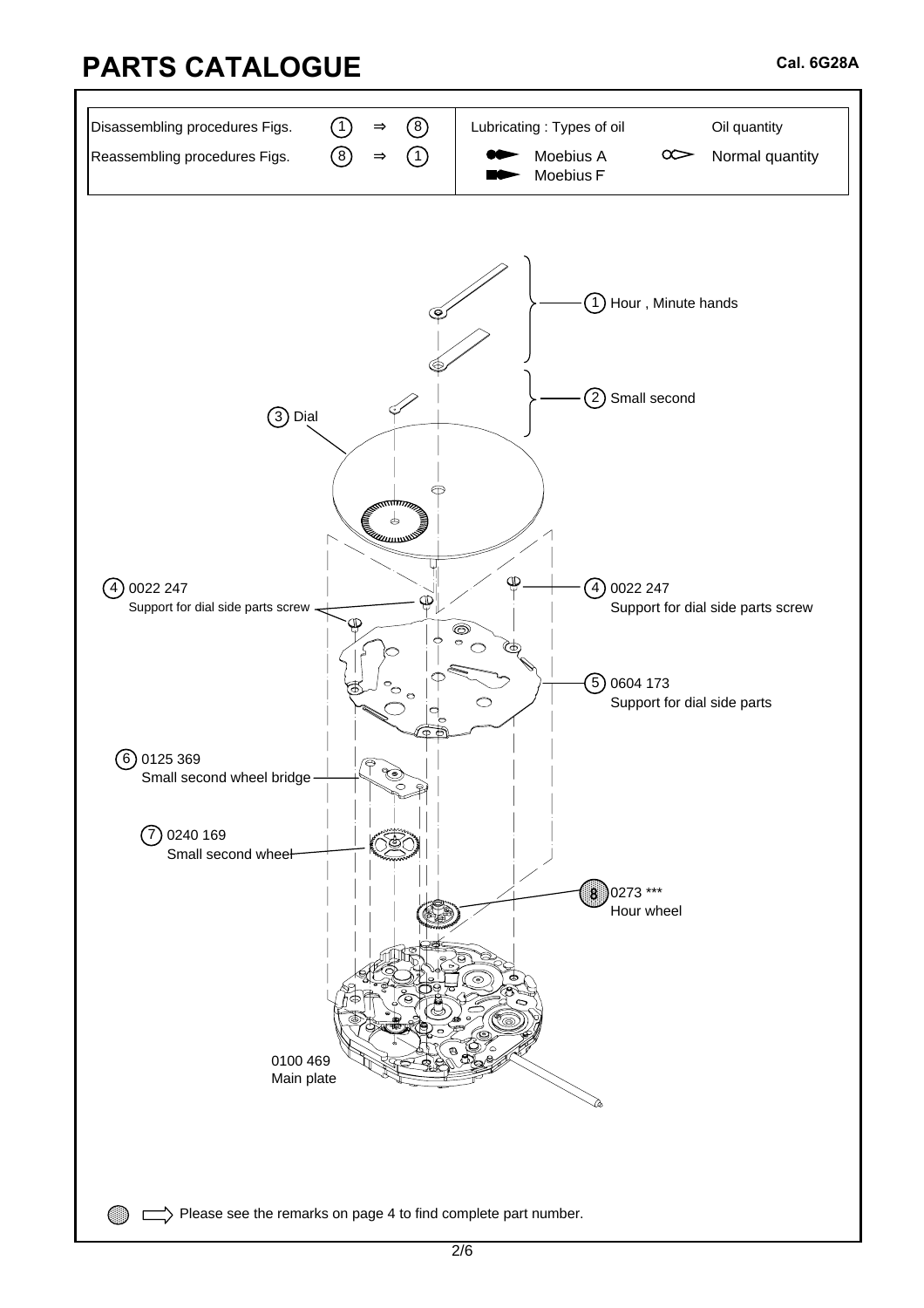## **PARTS CATALOGUE**

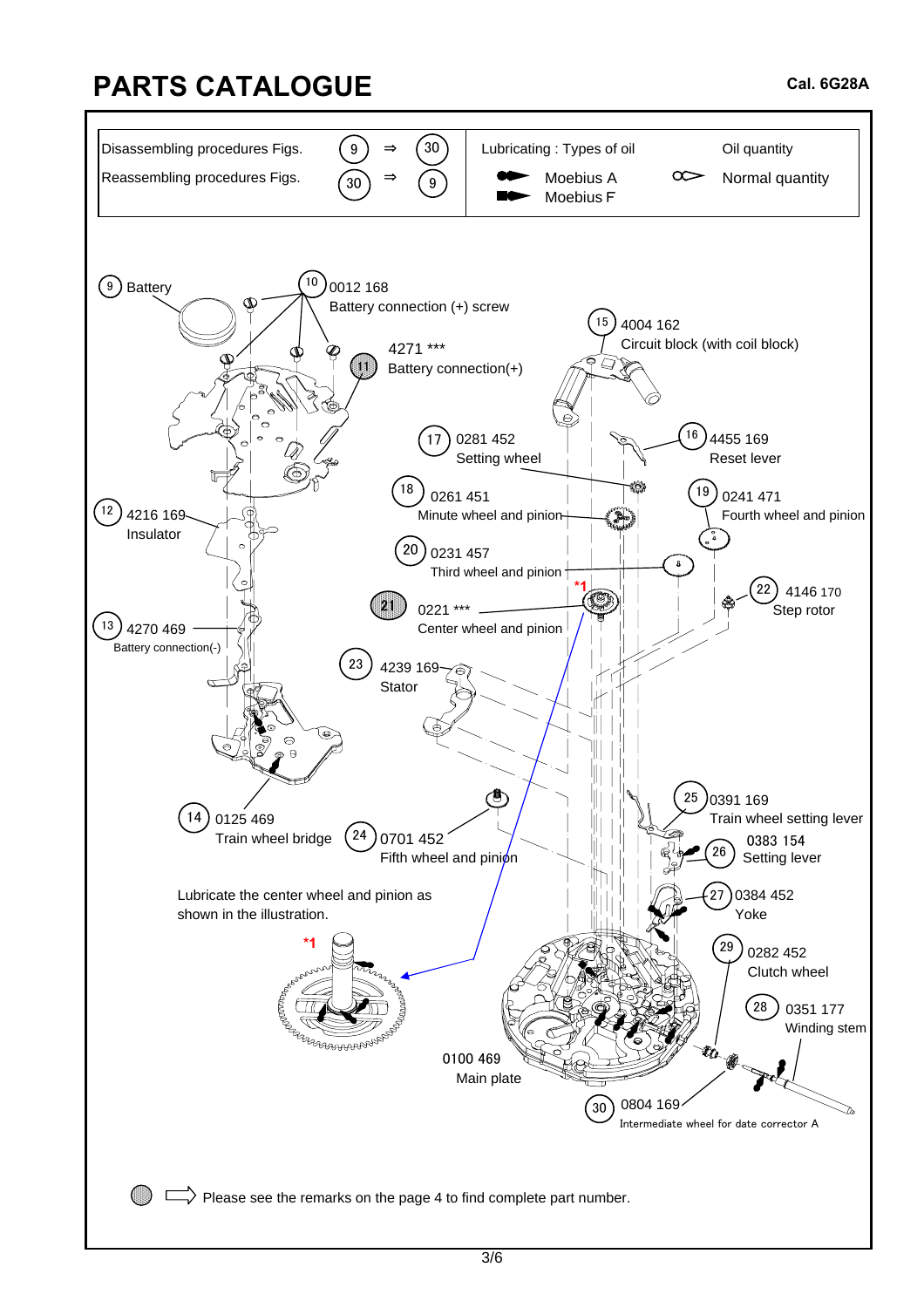#### **PARTS CATALOGUE**

#### **REMARKS**

● Discrimination of the hand installation height

Cal.6G28A watch has numerals printed on the dial and the movement to indicate the hand installation heights. When repairing, refer to the table below.

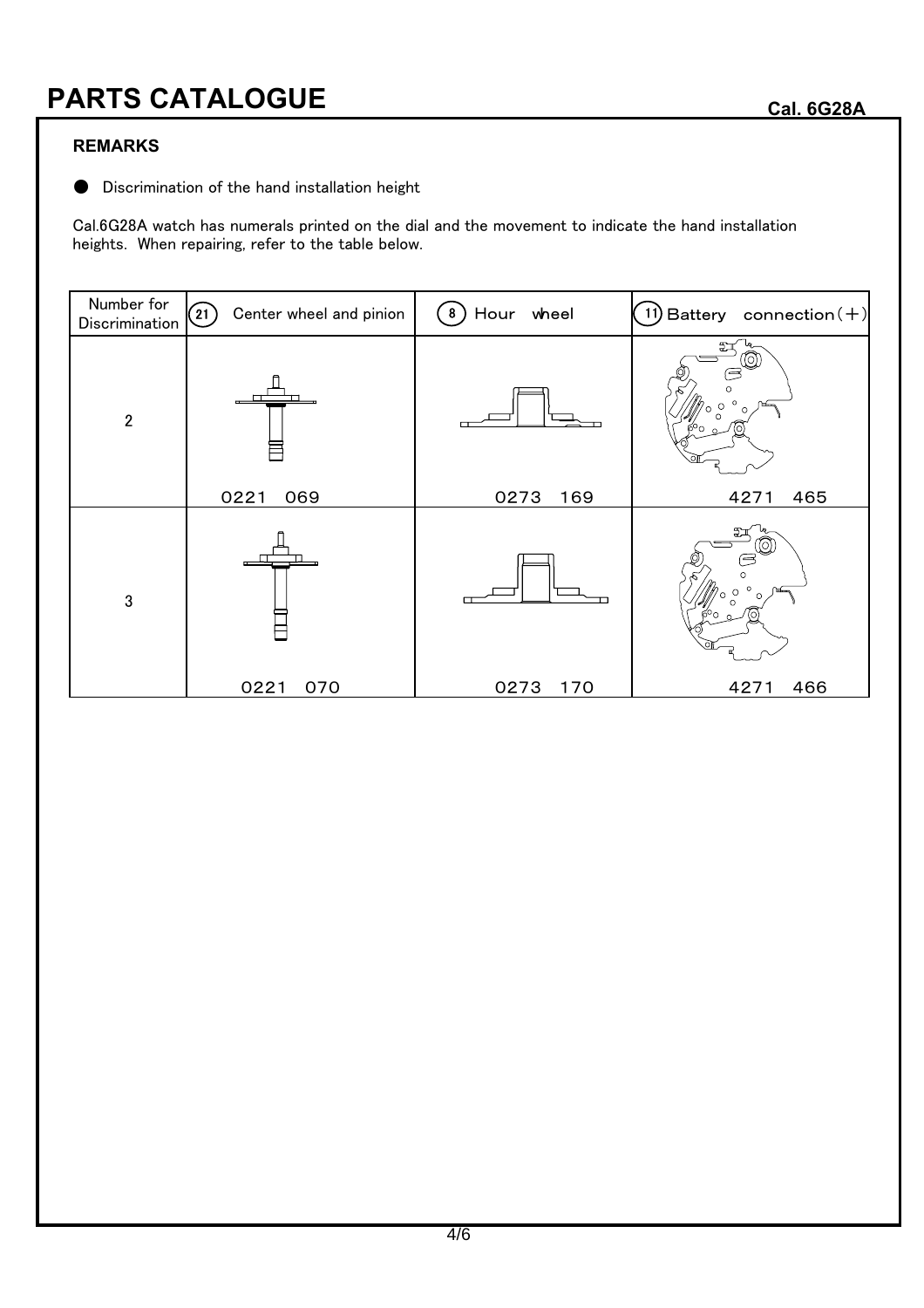## **TECHNICAL GUIDE**



**Cal. 6G28A**